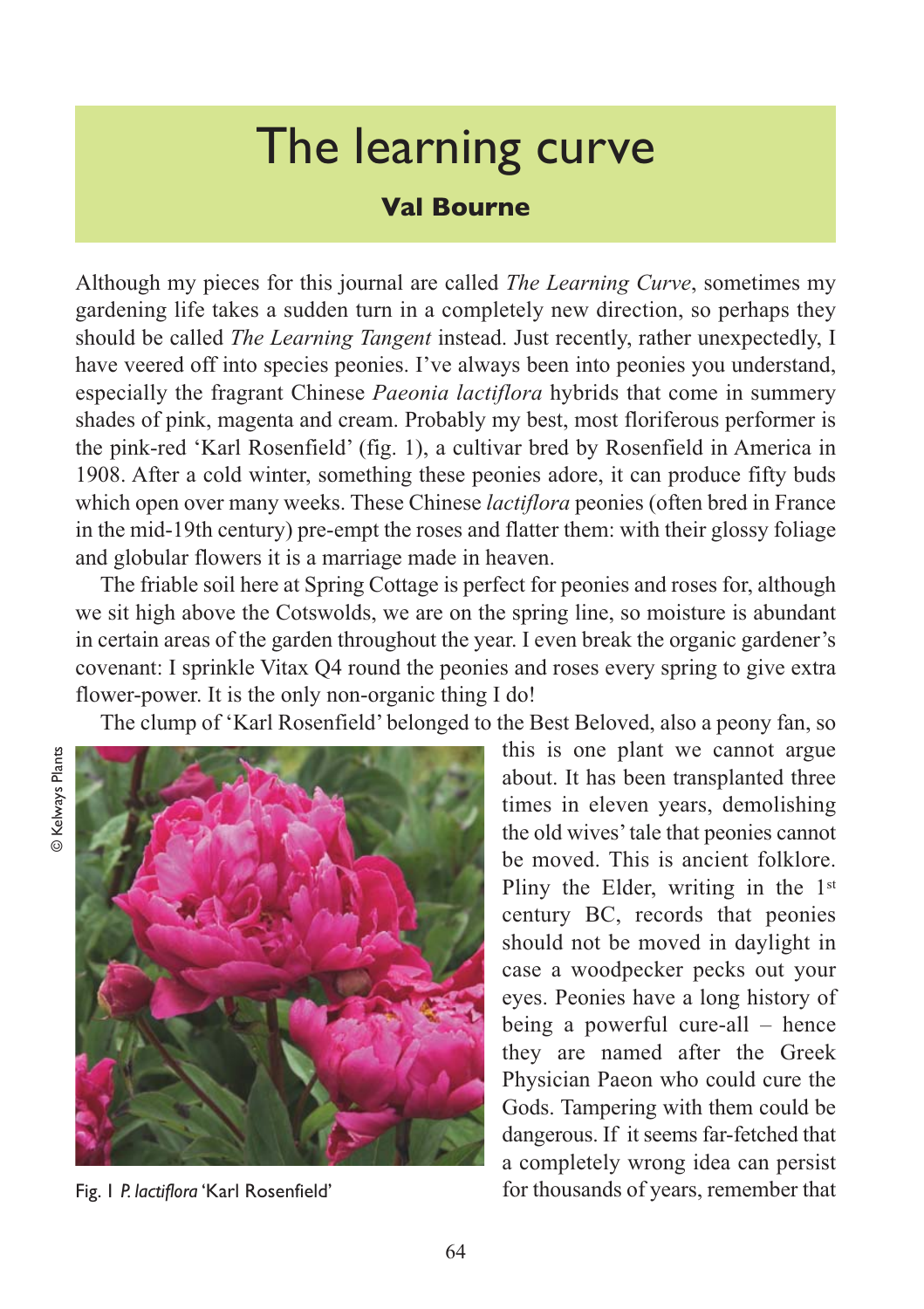our earliest garden book (Thomas Hill's *The Garden Labyrinth*, published in 1577) repeats most of the ancient Roman texts almost word for word. Cutting off the tips and roots of leeks, for instance, is an ancient custom detailed in 380 by Palladius Rutilius who borrowed from Pliny and Columella at length. I cannot get this man's name right. I refer to him as Rootus Punctilious, which would be such a good name for my pedantic better half.

The wonderful thing about lactiflora hybrids is their ability to flower for a long time and to create a real presence. Species peonies, on the other hand, tend to be ephemeral, with fleeting single flowers that soon disappear. It came as something of a surprise when I began to fall in love with them, for it's quite possible to have a busy week and miss the flowers completely. In fact this has happened to me several times with the pale-yellow *P. mlokosewitschii* (Molly the Witch) (fig. 2), especially in windy springs. However, the felted carpels that follow, like jaunty jester's caps, somehow make up for the disappointment. Finally they split open to reveal black seeds set amongst Barbara-Cartland-pink unfertilised ovules.

So why I am drawn to them? Species peonies tend to flower earlier, often in April and May, and they produce wonderful buds with a glossy coating that's popular with ants. The single, bowl-like flowers have elegance and simplicity, and the petals usually cradle a mass of feathery warm-yellow stamens. The foliage is often handsome and distinctive with a lot of variety and texture. *P. tenuifolia*, a species found in meadows

from Transylvania across to the Caucasus, has wisps of leaf that curl up like smoke just under the clear-red flowers. *P. cambessedesii* (fig. 3) has wavy grey-green foliage that could be mistaken for a hellebore (*H.* x *sternii*) at first glance. Now found only rarely in the rocky limestone areas of the Balearic Islands, this peony produces pink flowers in early spring. I have mine close to the house and so far it has come through two savage winters unscathed, although it's yet to flower! Others grow it on well-drained scree beds.

Last year I tracked down a copy of a book I've coveted for years – *A Study of the Genus*

Fig. 2 *P. mlokosewitschii* 

*Paeonia* by F. C. Stern, published in 1946. Although the botanical descriptions pass me by, there are wonderful line drawings of the foliage and seedheads plus sumptuous colour plates by Lilian Snelling. The Lindley Library holds 600 of her illustrations and you can buy some as reproductions. Her wonderful plates negate the need for worrying about words like obovate and orbicular. I leave that to the botanist in our relationship.